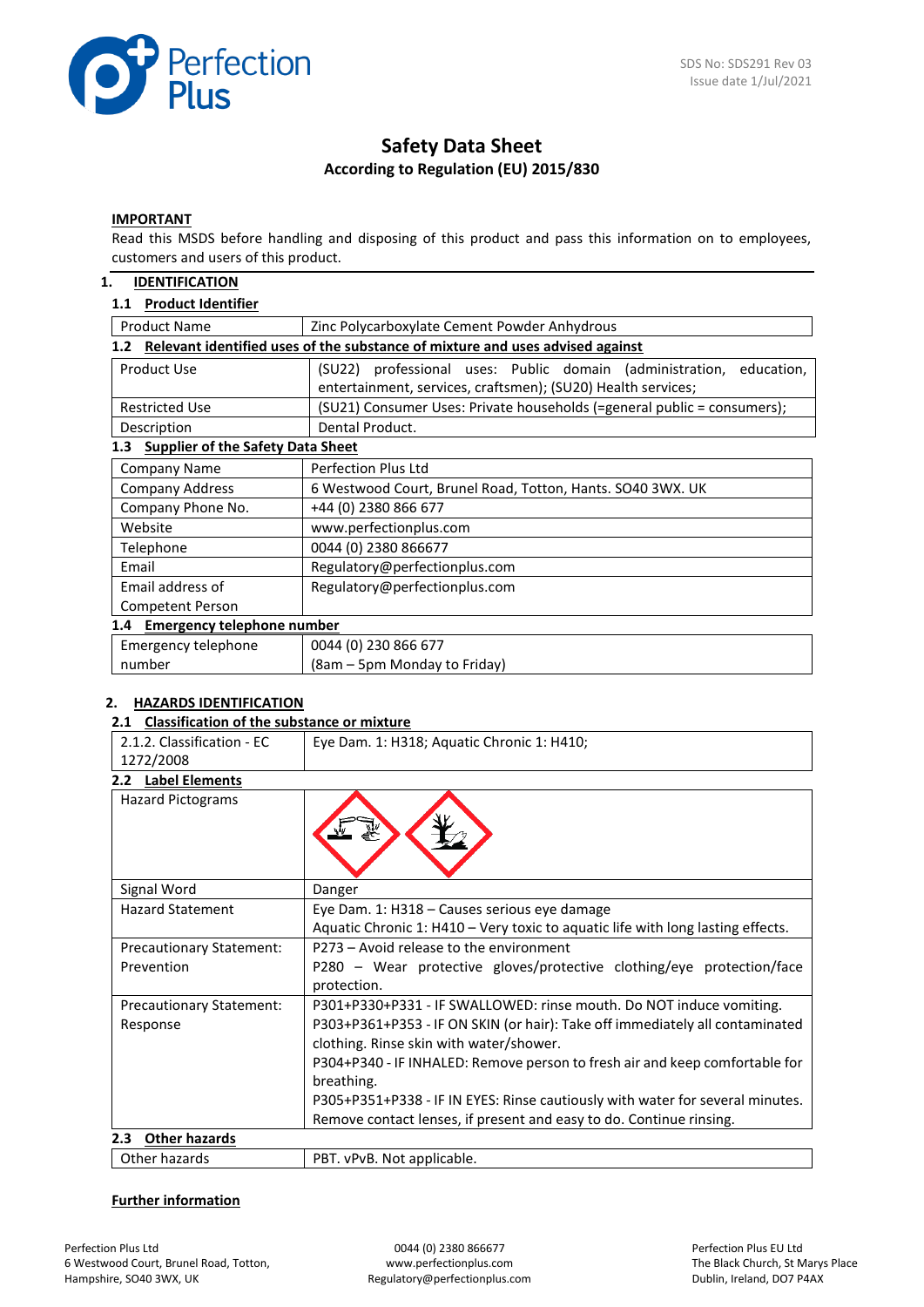

Medical devices as defined in Directive 93/42/EEC and which are invasive or used in direct physical contact with the human body, are exempted from the provisions of regulation (EC) No 1272/2008 (CLP/GHS) usually if they are in the finished state and intended for the final user.

## **3. COMPOSITION/INFORMATION ON INGREDIENTS**

# **3.2 Mixtures**

## **EC 1272/2008**

| <b>Chemical Name</b> | Index No.    | CAS No.   | EC No.    | <b>REACH</b><br>Registration<br><b>Number</b> | CONC.<br>$(\%w/w)$ | <b>Classification</b>       |
|----------------------|--------------|-----------|-----------|-----------------------------------------------|--------------------|-----------------------------|
| Zinc Oxide           | 030-013-00-7 | 1314-13-2 | 215-222-5 | 01-2119463881-32                              |                    | Aquatic Acute 1: H400;      |
|                      |              |           |           |                                               |                    | Aquatic Chronic 1: H410;    |
| <b>Stannous</b>      |              | 7783-47-3 | 231-999-3 |                                               |                    | Met. Corr. 1:H290; Acute    |
| <b>Fluoride</b>      |              |           |           |                                               |                    | Tox.3: H301; Skin Irrit. 2: |
|                      |              |           |           |                                               |                    | H315; Eye Dam. 1: H318;     |
|                      |              |           |           |                                               |                    | Aquatic Chronic 2: H411;    |

## **4. FIRST AID MEASURES**

## **4.1 Description of first aid measures**

| Inhalation                                                                     | Move the exposed person to fresh air.                                             |  |
|--------------------------------------------------------------------------------|-----------------------------------------------------------------------------------|--|
| Eye Contact                                                                    | Rinse immediately with plenty of water for 15 minutes holding the eyelids open.   |  |
| Skin contact                                                                   | Wash off immediately with plenty of soap and water. Remove contaminated clothing. |  |
| Ingestion                                                                      | Do NOT induce vomiting.                                                           |  |
| 4.2 Most important symptoms and effects, both acute and delayed                |                                                                                   |  |
| <b>Inhalation</b>                                                              | May cause irritation to mucous membranes.                                         |  |
| Eye Contact                                                                    | Causes serious eye irritation.                                                    |  |
| Skin contact                                                                   | Causes skin irritation.                                                           |  |
| Ingestion                                                                      | May cause irritation to mucous membranes.                                         |  |
| 4.3 Indication of any immediate medical attention and special treatment needed |                                                                                   |  |

| Inhalation                 | Seek medical attention if irritation or symptoms persist.                |  |
|----------------------------|--------------------------------------------------------------------------|--|
| Eve Contact                | Seek medical attention if irritation or symptoms persist.                |  |
| Skin contact               | Seek medical attention if irritation or symptoms persist.                |  |
| Ingestion                  | Seek medical attention if irritation or symptoms persist.                |  |
| <b>General information</b> |                                                                          |  |
|                            | If you feel unwell, seek medical advice (show the label where possible). |  |

If you feel unwell, seek medical advice (show the label where possible).

#### **5. FIRE FIGHTING MEASURES**

## **5.1 Extinguishing media**

|  | Use extinguishing media appropriate to the surrounding fire conditions. |
|--|-------------------------------------------------------------------------|
|  | 5.2 Special hazards arising from the substance or mixture               |
|  | Burning produces irritating, toxic and obnoxious fumes.                 |
|  | 5.3 Advice for firefighters                                             |
|  | Wear suitable respiratory equipment when necessary.                     |
|  |                                                                         |

## **6. ACCIDENTAL RELEASE MEASURES**

| 6.1 | Personal precautions, protective equipment and emergency procedures                   |  |  |
|-----|---------------------------------------------------------------------------------------|--|--|
|     | Avoid raising dust. Ensure adequate ventilation of the working area. Wear suitable    |  |  |
|     | protective equipment.                                                                 |  |  |
|     | 6.2 Environmental precautions                                                         |  |  |
|     | Do not allow product to enter drains. Prevent further spillage if safe.               |  |  |
|     | 6.3 Methods and material for containment and cleaning up                              |  |  |
|     | Sweep up. Transfer to suitable, labelled containers for disposal. Clean spillage area |  |  |
|     | thoroughly with plenty of water.                                                      |  |  |
|     | 6.4 Reference to other sections                                                       |  |  |
|     | See section 13 for disposal information. See section 8 for exposure controls/personal |  |  |
|     | protection.                                                                           |  |  |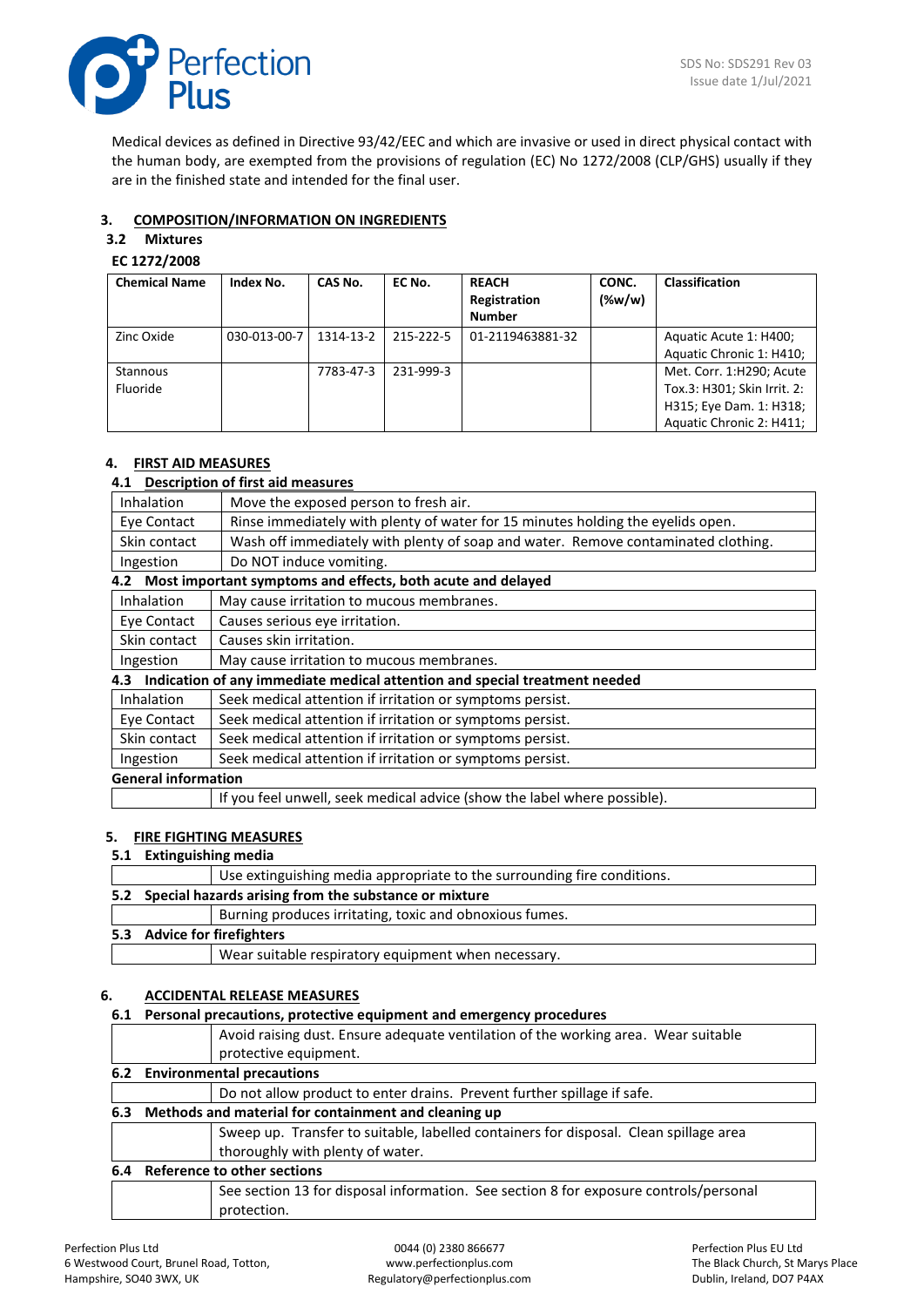

## **7. HANDLING AND STORAGE**

|  | 7.1 Precautions for safe handling |  |  |
|--|-----------------------------------|--|--|
|--|-----------------------------------|--|--|

|     |                                                                                        | Avoid contact with eyes and skin. Ensure adequate ventilation of the working area. Adopt     |  |
|-----|----------------------------------------------------------------------------------------|----------------------------------------------------------------------------------------------|--|
|     |                                                                                        | best Manual Handling considerations when handling, carrying and dispensing.                  |  |
|     | 7.2 Conditions for safe storage, including any incompatibilities                       |                                                                                              |  |
|     |                                                                                        | Keep in a cool, dry, well-ventilated area. Keep containers tightly closed. Store in original |  |
|     |                                                                                        | container.                                                                                   |  |
| 7.3 | Specific end use(S)                                                                    |                                                                                              |  |
|     | See section 1.2. Relevant identified uses of the substance or mixture and uses advised |                                                                                              |  |
|     |                                                                                        | against for further information.                                                             |  |
|     |                                                                                        |                                                                                              |  |

## **8. EXPOSURE CONTROLS/PERSONAL PROTECTION**

## **8.1 Control parameters**

#### **8.1.1 Exposure Limit Values**

| Heavy Magnesium Oxide<br>(Magnesium oxide (as Mg)) | WEL 8-hr limit ppm:        | $\overline{\phantom{0}}$ | WEL 8-hr limit mg/m3:        |  |
|----------------------------------------------------|----------------------------|--------------------------|------------------------------|--|
|                                                    | WEL 15 min limit ppm:      |                          | WEL 15 min limit mg/m3:      |  |
|                                                    | WEL 8-hr limit mg/m3 total | 10                       | WEL 15 min limit mg/m3 total |  |
|                                                    | inhalable dust:            |                          | inhalable dust:              |  |
|                                                    | WEL 8-hr limit mg/m3 total | -                        | WEL 15 min limit mg/m3 total |  |
|                                                    | respirable dust:           |                          | respirable dust:             |  |

## **DNEL: Derived no-effect level.**

#### **Exposure Pattern-Workers**

| Zinc oxide | Long term - inhalation - Systemic effects | 5 mg/m <sup>3</sup> |
|------------|-------------------------------------------|---------------------|
|            | Long term – dermal – Systemic effects     | $87 \text{ mg/kg}$  |

## **Exposure Pattern-General Population**

| Zinc oxide | Long term - inhalation - Systemic effects | 2.5 mg/m <sup>3</sup> |
|------------|-------------------------------------------|-----------------------|
|            | Long term - dermal - Systemic effects     | 87 bw/day             |
|            | Long term - oral - Systemic effects       | $0.83$ bw/day         |

## **8.2 Exposure controls**



| 8.2.1                  | Appropriate engineering controls                    |  |
|------------------------|-----------------------------------------------------|--|
|                        | Ensure adequate ventilation of the working area.    |  |
| 8.2.2                  | Individual protection measures                      |  |
|                        | Wear chemical protective clothing.                  |  |
| Eye/face protection    | Approved safety goggles.                            |  |
| Skin protection -      | Chemical resistant gloves.                          |  |
| Hand protection        |                                                     |  |
| Respiratory protection | Wear suitable respiratory equipment when necessary. |  |

## **9. PHYSICAL AND CHEMICAL PROPERTIES**

## **9.1. Information on basic physical and chemical properties**

| Appearance      | Powder           | Vapour pressure  | Not applicable.   |
|-----------------|------------------|------------------|-------------------|
| Colour          | White/Off white  | Vapour density   | Not applicable.   |
| Odour           | <b>Odourless</b> | Relative density | No data available |
| Odour threshold | Not applicable   | Fat solubility   | No data available |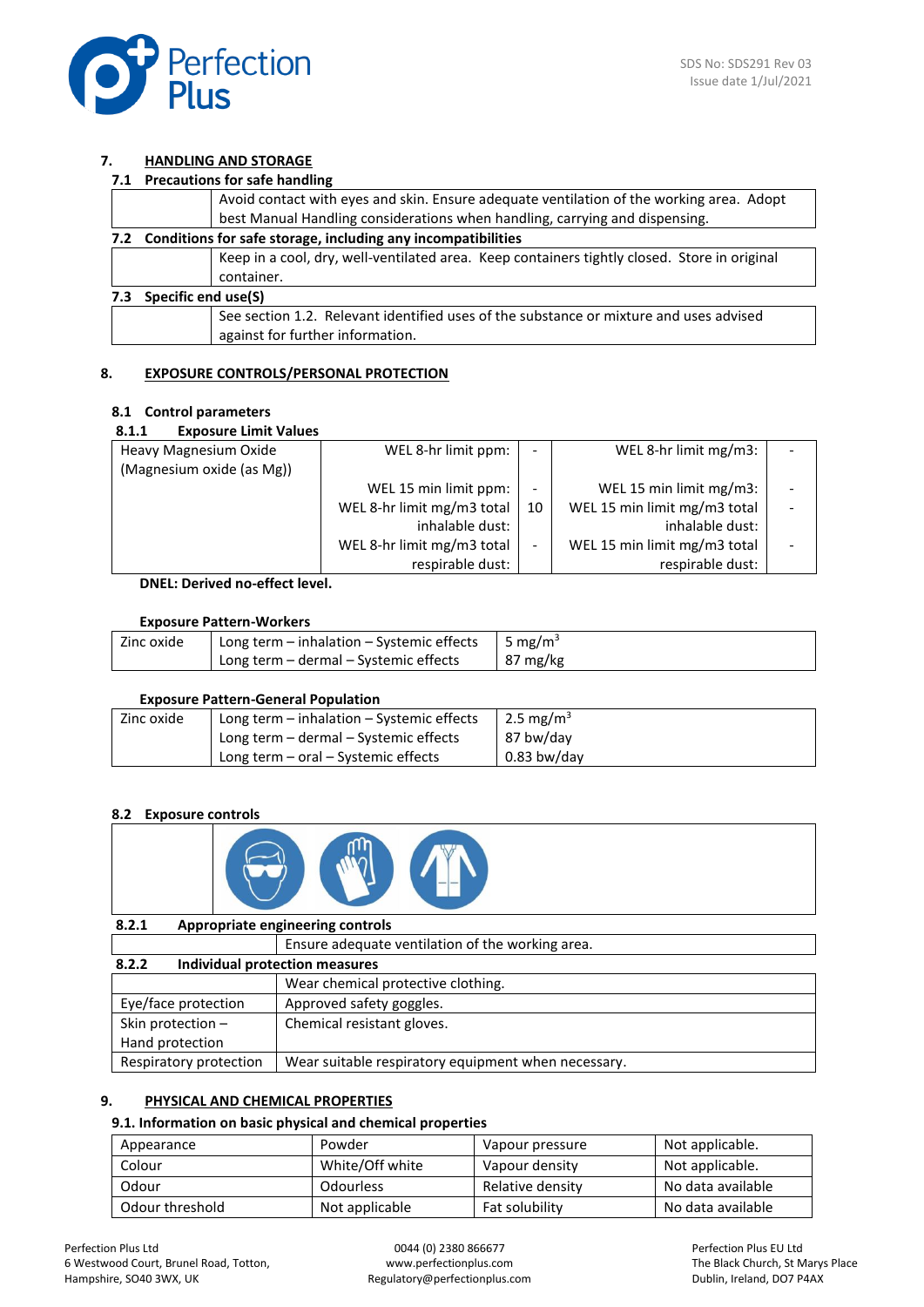

| рH                               | No data available | Partition coefficient       | No data available |  |  |
|----------------------------------|-------------------|-----------------------------|-------------------|--|--|
| Melting point                    | No data available | Autoignition temperature    | No data available |  |  |
| Freezing point                   | No data available | Viscosity                   | No data available |  |  |
| Initial boiling point            | No data available | <b>Explosive properties</b> | No data available |  |  |
| Flash point                      | No data available | Oxidising properties        | No data available |  |  |
| Evaporation rate                 | No data available | Solubility                  | No data available |  |  |
| Flammability (solid, gas)        | No data available |                             |                   |  |  |
| 9.2. Other information           |                   |                             |                   |  |  |
| Conductivity                     |                   | No data available           |                   |  |  |
| Surface tension                  |                   | No data available           |                   |  |  |
| Gas group                        |                   | Not applicable.             |                   |  |  |
| Benzene content                  |                   | No data available           |                   |  |  |
| Lead content                     |                   | No data available           |                   |  |  |
| VOC (Volatile organic compounds) |                   | No data available           |                   |  |  |

#### **10. STABILITY AND REACTIVITY**

#### **10.1 Reactivity**

|                          | No data available.                      |
|--------------------------|-----------------------------------------|
| 10.2 Chemical stability  |                                         |
|                          | Stable under normal conditions.         |
|                          | 10.3 Possibility of hazardous reactions |
|                          | No data is available on this product.   |
| 10.4 Conditions to avoid |                                         |
|                          | Heat. Moisture.                         |
|                          | 10.5 Incompatible materials             |
|                          | Strong acids. Strong bases.             |
|                          | 10.6 Hazardous decomposition products   |
|                          | No data available.                      |

#### **11. TOXICOLOGICAL INFORMATION**

#### **11.1 Information on toxicological effects**

| Acute toxicity            | No data available.                        |
|---------------------------|-------------------------------------------|
| Skin corrosion/irritation | Causes skin irritation.                   |
| Serious eye               | Causes serious eye irritation             |
| damage/irritation         |                                           |
| Respiratory of skin       | May cause irritation to mucous membranes. |
| sensitisation             |                                           |
| Germ cell mutagenicity    | No mutagenic effects reported.            |
| Carcinogenicity           | No carcinogenic effects reported.         |
| Reproductive toxicity     | No teratogenic effects reported.          |
| STOT-single exposure      | No data available.                        |
| STOT-repeated exposure    | No data available.                        |
| Aspiration hazard         | Irritating to respiratory system.         |
| Repeated or prolonged     | Causes severe skin burns and eye damage.  |
| exposure                  |                                           |
|                           |                                           |

#### **11.1.4 Toxicological Information**

| Heavy Magnesium Oxide | <b>ORAL Rat LD50:</b> 3.8 mg/kg | <b>Dermal Rabbit LD50:</b> $>2.0$ mg/kg |
|-----------------------|---------------------------------|-----------------------------------------|
| Stannous Fluoride     | <b>ORAL Rat LD50: 360 mg/kg</b> |                                         |
| Zinc oxide            | Dermal Rat LD50: 2000 mg/kg     | Oral Rabbit LD50: 5000mg/kg             |

## **12. ECOLOGICAL INFORMATION**

#### **12.1 Toxicity**

| Heavy Magnesium | Daphnia EC50/48h: 10.0000 mg/l | <b>Fish LC50/96h:</b> 10.0000 mg/l |
|-----------------|--------------------------------|------------------------------------|
| Zinc oxide      | Daphnia EC50/48h: 1.0000 mg/l  | Algae IC50/72h: 0.1700 mg/l        |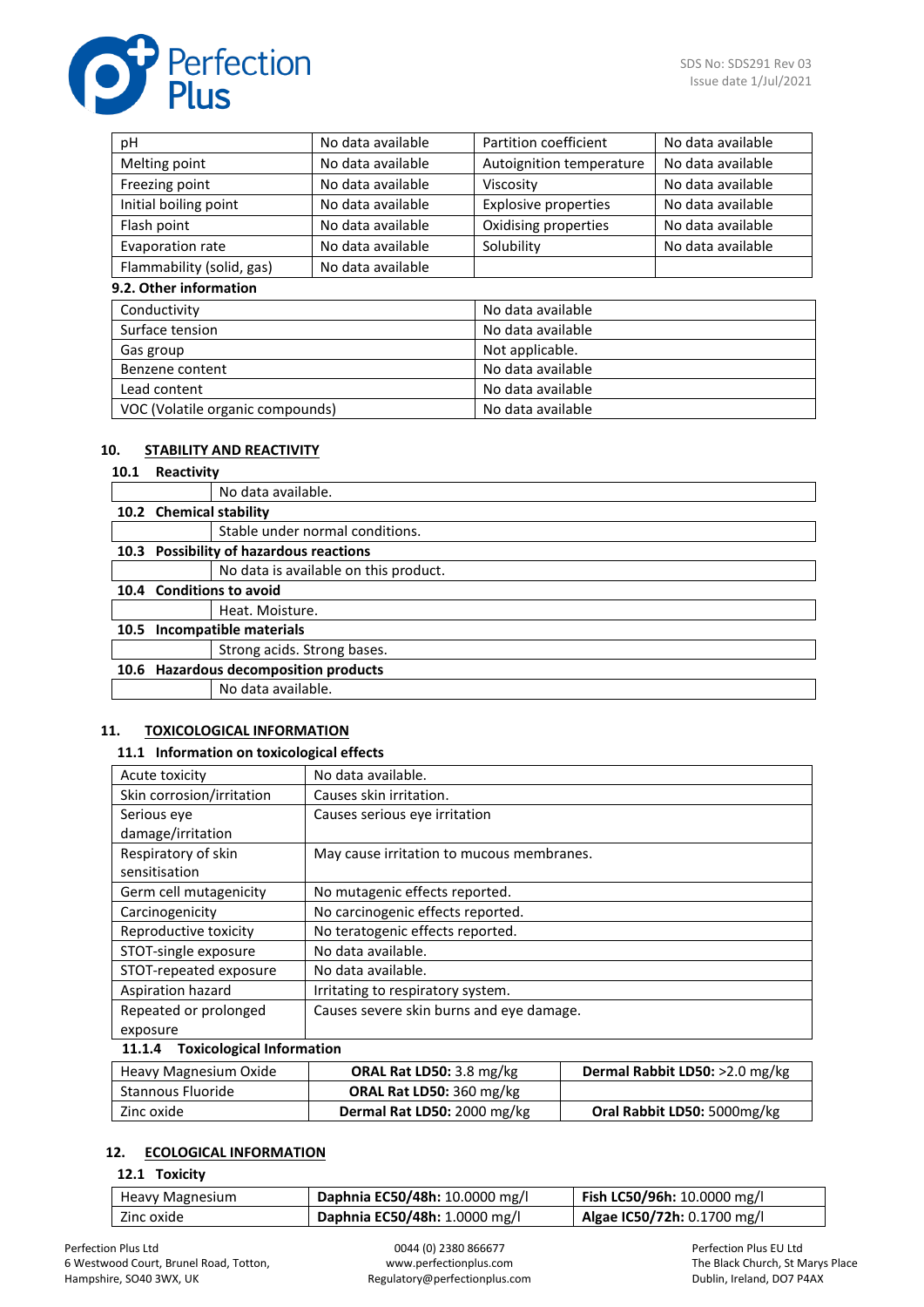

|      |                                           |                                   | Rainbow trout LC50/96h: 330-780 mg/l                    | Bluegill sunfish LC50/96h: 320 mg/l |  |
|------|-------------------------------------------|-----------------------------------|---------------------------------------------------------|-------------------------------------|--|
|      | 12.2 Persistence and degradability        |                                   |                                                         |                                     |  |
|      |                                           |                                   | No data is available on this product.                   |                                     |  |
| 12.3 |                                           | <b>Bio accumulative potential</b> |                                                         |                                     |  |
|      |                                           |                                   | No data is available on this product.                   |                                     |  |
|      | <b>Partition coefficient</b>              |                                   |                                                         |                                     |  |
|      |                                           |                                   | Zinc Polycarboxylate Anhydrous Cement No data available | Zinc Oxide No data available        |  |
| 12.4 | <b>Mobility in soil</b>                   |                                   |                                                         |                                     |  |
|      |                                           |                                   | No data is available on this product.                   |                                     |  |
| 12.5 | <b>Results of PBT and vPvB assessment</b> |                                   |                                                         |                                     |  |
|      |                                           |                                   | No data is available on this product.                   |                                     |  |
|      |                                           | 12.6 Other adverse effects        |                                                         |                                     |  |
|      |                                           |                                   | Toxic to aquatic life with long lasting effects.        |                                     |  |
|      |                                           |                                   |                                                         |                                     |  |

## **13. DISPOSAL CONSIDERATIONS**

**13.1 Waste treatment methods**

|                            | Dispose of in compliance with all local and national regulations.                                                                                                                                                                                                                                                      |
|----------------------------|------------------------------------------------------------------------------------------------------------------------------------------------------------------------------------------------------------------------------------------------------------------------------------------------------------------------|
| <b>General information</b> |                                                                                                                                                                                                                                                                                                                        |
|                            | 18 WASTES FROM HUMAN OR ANIMAL HEALTH CARE AND/OR RELATED RESEARCH (except<br>kitchen and restaurant wastes not arising from immediate health care). 18 01 wastes from<br>natal care, diagnosis, treatment or prevention of disease in humans. 18 01 06 chemicals<br>consisting of or containing dangerous substances. |
| <b>Disposal Methods</b>    |                                                                                                                                                                                                                                                                                                                        |
|                            | Do not empty in to drains. For disposal within the EC, the appropriate code according to the<br>European Waste Catalogue (EWC) should be used.                                                                                                                                                                         |
|                            | Disposal of packaging                                                                                                                                                                                                                                                                                                  |
|                            | Do NOT reuse empty canisters. Empty containers can be sent for disposal or recycling.                                                                                                                                                                                                                                  |

## **14. TRANSPORT INFORMATION**

Hazard pictograms



#### **14.1 UN number**

|                                 | <b>UN3077</b>                |                                                   |  |
|---------------------------------|------------------------------|---------------------------------------------------|--|
|                                 | 14.2 UN proper shipping name |                                                   |  |
|                                 |                              | ENVIRONMENTALLY HAZARDOUS SUBSTANCE, SOLID N.O.S. |  |
| 14.3 Transport hazard class(es) |                              |                                                   |  |
| ADR/RID                         | 9                            |                                                   |  |
| Subsidiary risk                 | $\overline{\phantom{0}}$     |                                                   |  |
| <b>IMDG</b>                     | 9                            |                                                   |  |
| Subsidiary risk                 |                              |                                                   |  |
| <b>IATA</b>                     | 9                            |                                                   |  |
| Subsidiary risk                 | $\overline{\phantom{a}}$     |                                                   |  |
| 14.4 Packing group              |                              |                                                   |  |
| Packing Group                   | $\mathbf{III}$               |                                                   |  |
| 14.5 Environmental hazards      |                              |                                                   |  |
| Environmental hazards           |                              | <b>Yes</b>                                        |  |
| Marine pollutant<br><b>Yes</b>  |                              |                                                   |  |
| <b>ADR/RID</b>                  |                              |                                                   |  |